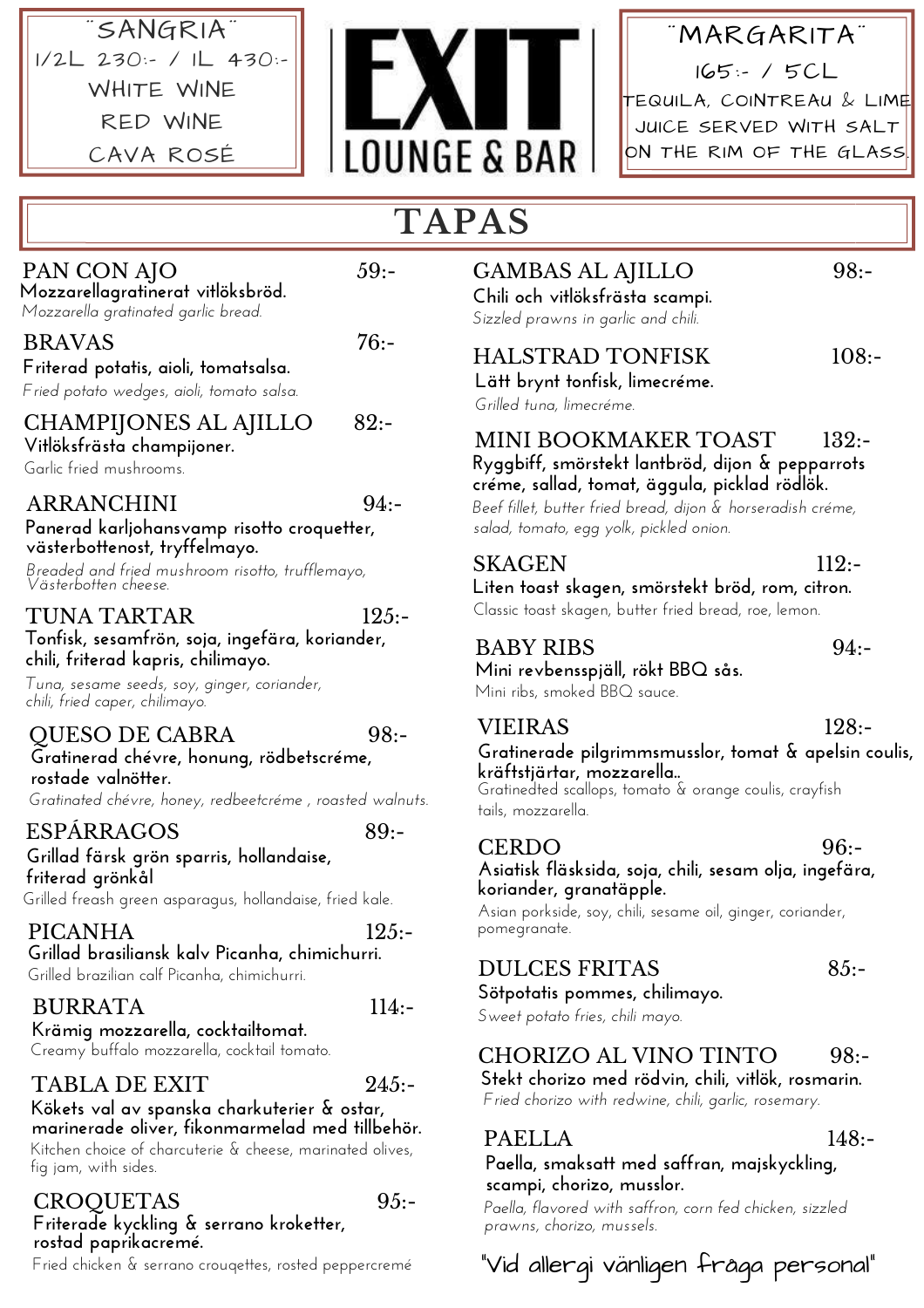

# **VARMRÄTTER**

## ENTRECOTE 389:-

**250g Black angus, rödvinssås, bearnaisesås, fransk tomatsallad, pommes frites.**

*250g Black angus, red wine sauce, bearnaise sauce, tomato salad, french fries.*

# TONFISK 285.

#### **Grillad färsk tonfisk, limecréme, säsongens primörer, sötpotatis pommes.**

Grilled tuna, limecréme, seasonal vegetables, fried sweet potatoe fries.

# MOULES FRITES 245:-

#### **Vitt vinkokta musslor, grädde, persilja, pommes frites.**

*White wine cooked mussels, cream, parsley, fries.*

# RISOTTO 215:-

# **Krämig sparris & baby spenat risotto, toppad med smulad chevré.**

Creamy asparagus & spinach risotto, topped with crumbled chevré.

# CAESARSALLAD CHOICE

186:-

ROMANSALLAD, CAESARDRESSING HYVLADPARMESAN, SMÖRSTEKTA KRUTONGER.

# MAKE YOUR CHOICE

# GRILLAD MAJSKYCKLING, STEKT BACON.

#### #VITLÖKSFRÄSTASCAMPI.

# GRILLADHALLOUMI.

# **BURGERS**

EXIT SMASH BURGER 189:-**100% högrev Black Angus, crispsallad, cheddar, bacon, picklad rödlök, pommes frites, chipotle.** *Prime rib, crispsallad, cheddar, bacon, pickled onion, french fries, chipotle.*

HALLOUMI BURGER 186:- **Grillad halloumi, crispsallad, tomat, picklad rödlök, sötpotatis pommes, chilimayo.**

*Grilled halloumi, crisp sallad, tomato, sweet potatoe fries, pickled onion, chilimayo.*

# **DESSERT**

CRÉME BRÛLÉE 95:- **Klassisk brûlée.**

*Classic brûlée.*

#### BLUEBERRY CHEESECAKE 98:- **Hemgjord vitchoklad cheesecake,**

**blåbärskompott.**

*Homemade white chocolate cheesecake, blueberry compote.*

#### PANNACOTTA 96:-**Hemgjord vanilj pannacotta, jordgubbs coulis ,**

**rabarber kompott.** *Homemade vanilla pannacotta, strawberry coulis, rhubarb compote.*

# $GLASS / CITRON SORBET$  75:-**Vaniljglass / citron Sorbet, färska bär**

Vanilla icecreme / lemon Sorbet, freash berries.

TRYFFEL 45:-

Homemade dark chocolate truffle. **Hemgjord mörkchoklad tryffel.**

"Vid allergi vänligen fråga personal"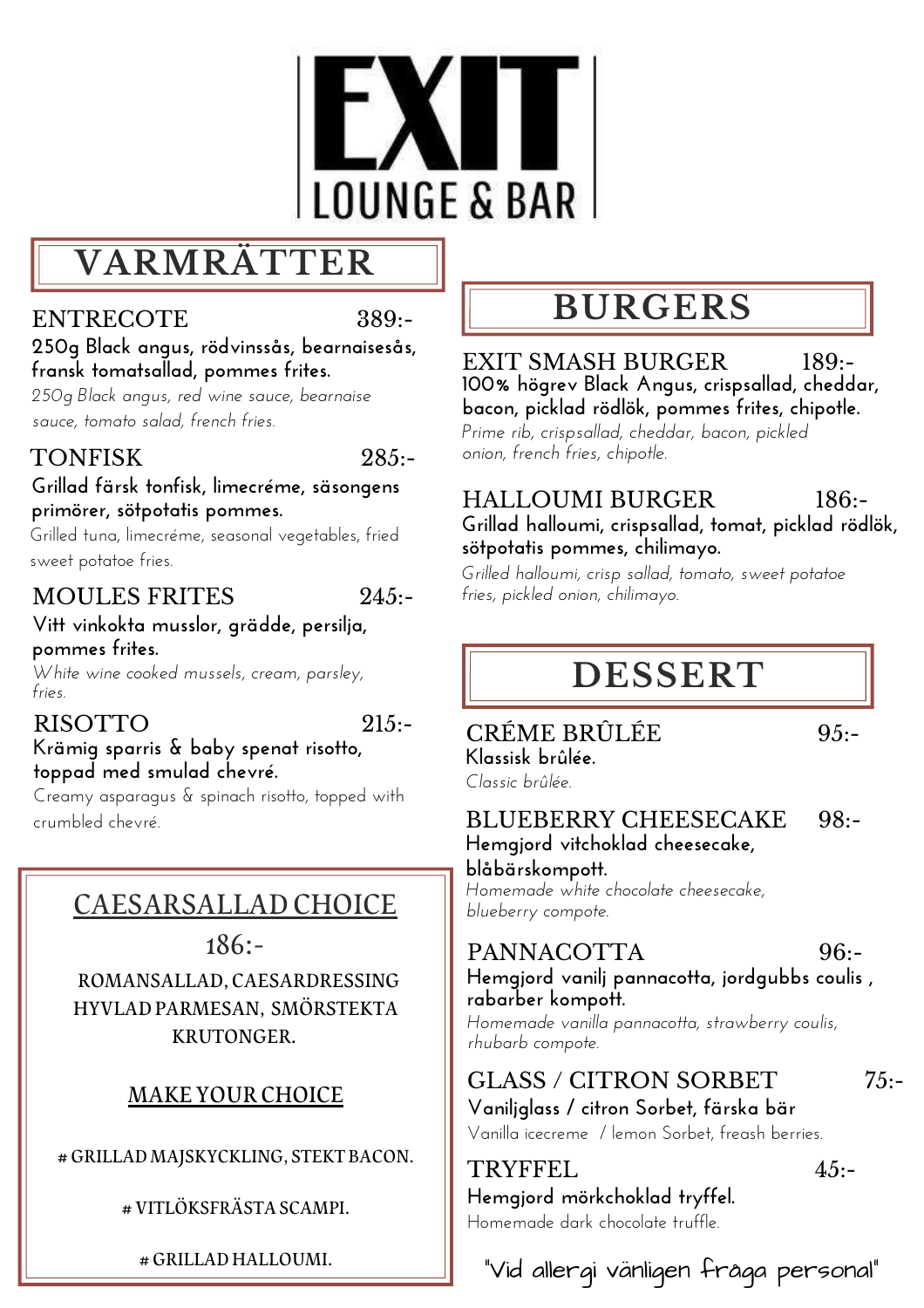VIN GÖR VARJE MÅLTID TILL ETT TILLFÄLLE, VARJE BORD MER ELEGANT, VARJE DAG MER CIVILISERAT.





CHAMPAGNE/MOUSSERANDE

#### ROSÉ VIN

|                                                                                                    | GL.          | $1/1$         |                                                                                                                 | GL             | $1/1$               |
|----------------------------------------------------------------------------------------------------|--------------|---------------|-----------------------------------------------------------------------------------------------------------------|----------------|---------------------|
| <b>CAMPO VIEJO BRUT RESERVA</b><br><b>MACABEO</b><br><b>SPAIN, PENEDES</b>                         |              | $108:- 498:-$ | <b>LES DEUX PINS</b><br><b>MERLOT, PAYS D'OC</b><br><b>FRANCE</b>                                               | 98:-           | $395: -$            |
| <b>CAMPO VIEJO BRUT ROSÉ</b><br><b>TREPAT</b><br><b>SPAIN, PENEDES</b>                             | $112: -$     | $522: -$      | <b>M DE MINUTY</b><br><b>GRENACHE, CINSAULT, SYRAH</b><br><b>FRANCE, PROVENCE</b>                               | $119: -492: -$ |                     |
| LE ARCHE PROSECCO<br><b>GLERA</b><br><b>ITALY, VENETO</b>                                          | $108:-498:-$ |               | RÖTT VIN                                                                                                        |                |                     |
| <b>MUMM GRAND CORDON</b><br>PINOT NOIR, PINOT MEUNIER,<br><b>CHARDONNAY</b>                        |              | $755: -$      |                                                                                                                 | <b>GL</b>      | $1/1$               |
| <b>FRANCE, CHAMPAGNE</b><br>PERRIER JOUËT BELLE VINTAGE<br>50% CHARDONNAY, 45% PINOT NOIR 5% PINOT |              | $2890: -$     | <b>ROSARIO</b><br><b>CABERNET SAUVIGNON</b><br>CHILE, CENTRAL VALLEY                                            |                | $94: -$<br>$388: -$ |
| MENUIER, FRANCE, CHAMPAGNE                                                                         |              |               | <b>CAMPO VIEJO ECOLOGICA</b><br>TEMPRANILLO, GRENACHA<br>SPAIN, RIOJA                                           | $118: -$       | $480: -$            |
| <b>VITT VIN</b>                                                                                    | GL           | 1/1           | <b>GRAFFIGNA CENTENARIO</b><br><b>MALBEC</b>                                                                    | $122: -$       | $505: -$            |
| <b>ROSARIO</b><br><b>SAUVIGNON BLANC</b><br>CHILE, CENTRAL VALLEY                                  | $94: -$      | $388: -$      | ARGENTINA, SAN JUAN<br><b>CHATEAU DU TRIGNON</b><br><b>CÔTES DU RHÔNE</b>                                       | $134: -$       | $560: -$            |
| <b>WYNDHAM ESTATE BIN 222</b><br><b>CHARDONNAY</b>                                                 | $114: -$     | $468: -$      | <b>GRENACHE, SYRAH, MOURVÈDRE</b><br><b>FRANCE, CÔTES DU RHÔNE</b>                                              |                |                     |
| <b>AUSTRALIA, SOUTH EASTERN</b><br><b>MOSELLAND (ORGANIC)</b>                                      | $118: -$     | $488: -$      | <b>TABALI RESERVA ESPECIAL</b><br><b>PINOT NOIR</b><br>CHILI, LIMARÍ VALLEY                                     | $142: -$       | $592: -$            |
| <b>RIESLING</b><br><b>GERMANY, MOSEL-SAAR-RUWER</b>                                                |              |               | <b>SILVANO PIACENTINI</b><br><b>VALPOLICELLA RIPASSO SUPERIORE</b><br><b>CORVINA, RONDINELLA &amp; MOLINARA</b> | $152: -$       | $625: -$            |
| <b>STONELEIGH (VEGAN)</b><br><b>RIESLING</b><br>NEW ZEELAND, MARLBOROUGH                           | $128: -$     | $510:-$       | ITALY, VALPOLICELLA<br><b>GEMMA BARBERA D'ALBA</b>                                                              |                | $680: -$            |
| ITALY, CERVIGNANO DEL FRULI<br><b>IL FORTINO</b><br><b>VERMENTINO</b><br><b>ITALY, TOSCANA</b>     | $134: -$     | $550:-$       | <b>BRICCO ANGELINI,</b><br><b>BARBERA</b><br><b>ITALY, PIEMONTE</b>                                             |                |                     |
| <b>CHABLIS AOC</b><br><b>CHARDONNAY</b>                                                            | $142: -$     | $595: -$      | YOU ARE LOVELY                                                                                                  |                |                     |

**CHARDONNAY FRANCE, CHABLIS**